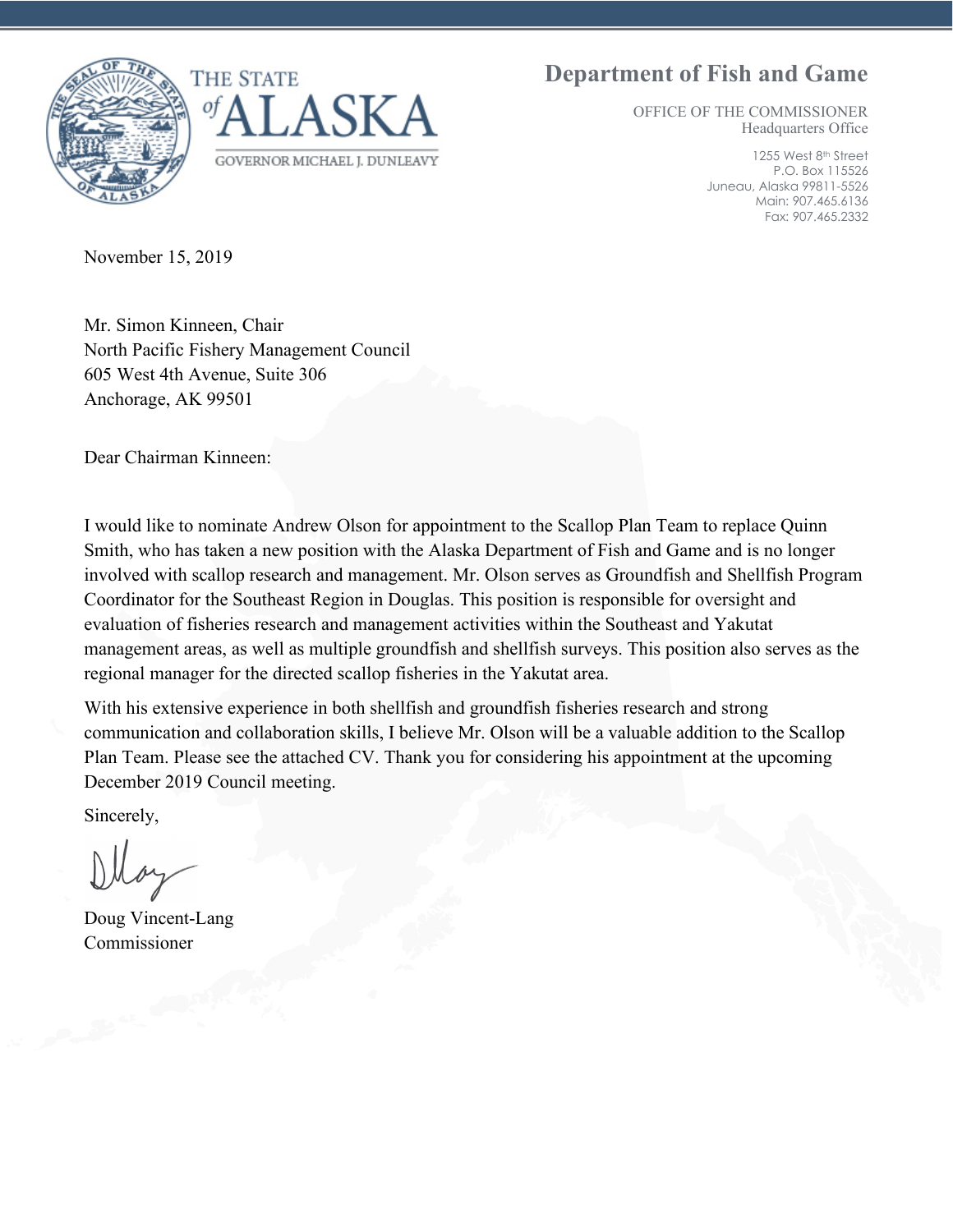# **ANDREW PHILLIP OLSON**

#### **Fisheries Management & Research Biologist**

R **andrew.olson@alaska.gov** Ó **(907) 465-4259** ½ **Juneau, Alaska github.com/apolson8**

### **EDUCATION**

#### Master of Science (Fisheries)

**University of Alaska Fairbanks**

 $\hat{=}$  2012–2016  $\hat{ }$  Fairbanks, Alaska

• Thesis: Spatial Variability in Size at Maturity and Reproductive Timing of Golden King Crab (*Lithodes aequispinus*) in Southeast Alaska

#### Bachelor of Science (Marine Biology)

#### **University of Alaska Southeast**

2005–2008 ½ Juneau, Alaska

#### **Cascadia Community College**

 $\hat{m}$  2003–2005  $\hat{V}$  Bothell, Washington

### **EXPERIENCE**

#### Groundfish-Shellfish Coordinator

#### **Alaska Department of Fish and Game**

April 2019 – Present ½ Juneau, Alaska

- Supervises regional research and management programs for groundfish and shellfish consisting of 13 staff across multiple ports
- Oversight of project budgets and proposals ensuring funding matches expenditure needs
- Analyzes and reviews data for research and stock assessment surveys to inform fishery management decisions
- Fishery regulatory and management history expert
- Leadership Plan Team member for the ADF&G Statewide Rockfish Initiative
- Communicates and collaborates with fishery scientists, stakeholders, and the general public on issues relating to fishery regulations, harvest objectives, and stock assessment methodologies
- Regional editor for stock assessment analyses, operational plans, and management reports for groundfish and shellfish fisheries
- Oversight and participation in preparing and commenting on regulatory proposals for the Alaska Board of Fisheries
- Developed and implemented a college internship to provide a range of experiences in research and management for multiple commercial fisheries

#### Groundfish Project Leader

#### **Alaska Department of Fish and Game**

 $\hat{m}$  March 2016 – April 2019  $\hat{m}$  Juneau, Alaska

- Supervised and led a team of seven staff across 3 ports with an annual budget of \$1.3 million
- Served as principal investigator on stock assessment surveys (yelloweye rockfish ROV, sablefish longline and marking survey) and supervising biologists in the field
- Analyzed data, made harvest decisions, authored scientific reports, and presented research at professional and fishing industry meetings
- Collaborated with the public on developing policy decisions
- Recommended and presented policy alternatives to the Alaska Board of Fisheries
- Served on US-Canada Technical Sub-Committee Team and ADF&G Statewide Rockfish Initiative
- Collaborated with university, federal, and international scientists on current fisheries issues
- Developed and conducted public outreach through local schools, newsletters, and social media on groundfish research
- Initiated and administrated for ADF&G Twitter (@adfg\_seak) providing regional updates on fisheries research and management

### Shellfish Research & Management Biologist II

• Project lead for golden king crab observer program

### **Alaska Department of Fish and Game**

**ش Sept. 2011 – March 2016** → Vuneau, Alaska

**STRENGTHS**

| Hard-Working                    | Leader & Motivator                |
|---------------------------------|-----------------------------------|
| <b>Exceptional Communicator</b> |                                   |
|                                 | Self-Starter   Independent Worker |
| <b>Inclusive Manager</b>        | <b>Tech Savvy</b>                 |

## **TECHNICAL SKILLS**

**R** statistical software ArcGIS, ArcPad **Microsoft Office** Google Docs, Slides, Sheets Latex typesetting software **Adobe InDesign** 

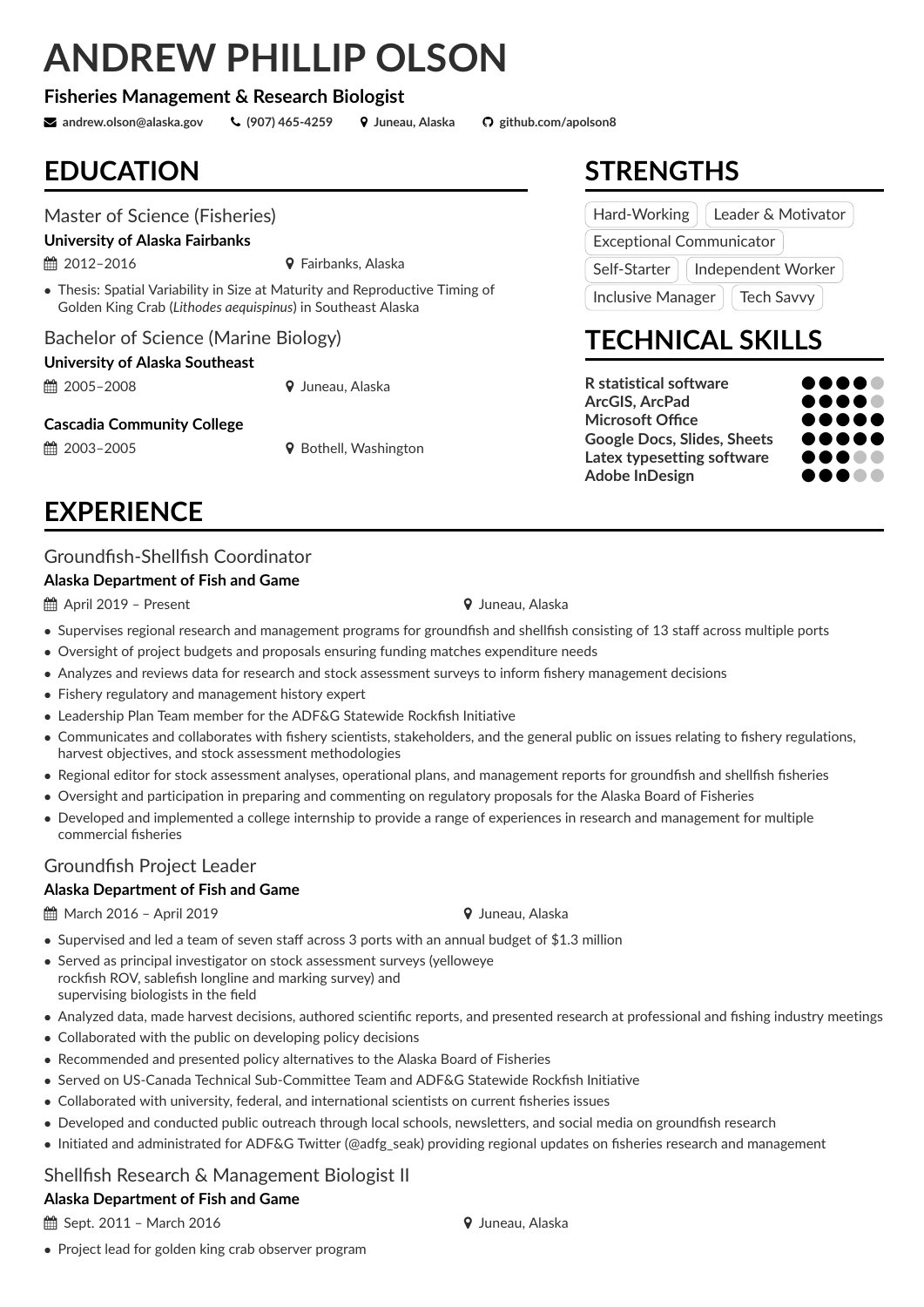- Co-led for red king and Tanner crab stock assessment surveys
- Assisted in managing of the king (golden, red, & blue), Tanner, and Dungeness crab fisheries in Southeast Alaska
- Analyzed and reviewed stock assessment data and collaborated with other biologists to make fishery management decisions
- Developed mobile survey application in ArcPad for in-season management of SE Alaska crab species
- Participated in the Board of Fisheries regulatory process by reviewing and commenting on public proposals to regulations
- Presented research at professional conferences and public meetings
- Authored and edited fisheries reports

#### Shellfish Research Biologist I

#### **Alaska Department of Fish and Game**

 $\downdownarrows$  June 2009 – Sept. 2011  $\qquad \qquad \qquad$  Juneau, Alaska

- Led the golden king crab observer program
- Assistant biologist for the red king crab stock assessment survey
- Organized logistics and prepared gear for field work
- Supervised biologists in the field
- Participated in field work for multiple species (golden and red king crab, Tanner crab, and spot shrimp)

#### Fish and Wildlife Technician II

#### **Alaska Department of Fish and Game**

 $\hat{m}$  Oct. 2008 – May 2009  $\hat{m}$  Juneau, Alaska

- Analyzed Tanner and snow crab reproductive potential through the analysis of shell condition, egg viability, and sperm cell counts
- Assisted in collections of crabs from pots using a small vessel
- Collected blood samples from crabs for further analysis of bitter crab disease

### **PUBLICATIONS**

- 1. Bishop, G., C. Siddon, and **A. Olson**. 2013. Southeast Alaska Tanner crab survey and stock health prior to the 2011/2012 season. Alaska Department of Fish and Game, Division of Commercial Fisheries, Regional Information Report 1J13-03, Douglas.
- 2. Howard, K. G., S. Campen, F.R. Bowers, R.E. Chadwick, J.W. Erickson, J.J. Hasbrouck, T.R. McKinley, J. Nichols, N. Nichols, **A. Olson**, J. Rumble, T. T. Taube, and B. Williams. 2019. ADF&G Statewide Rockfish Initiave: Strategic plan 2017-2020. Alaska Department of Fish and Game, Division of Commercial Fisheries, Regional Information Report 5J19-05.
- 3. Howard, K. G., C. Habicht, E. Russ, **A. Olson**, J. Nichols, and M. Schuster. 2019. Operational Plan: Genetic sampling of yelloweye and black rockfish from inside and outside waters of Prince William Sound, North Gulf of Alaska, and Southeast Alaska. Alaska Department of Fish and Game, Regional Operational Plan ROP.SF.4A.2019.01, Anchorage.
- 4. Noever, C., **A. Olson** and H. Glenner, 2016. Two new cryptic and sympatric species of the king crab parasite Briarosaccus (Cirrepedia: Rhizocephala) in the North Pacific. Zoological Journal of the Linnean Society, 176: 3-14.
- 5. Messmer, A., G. Bishop, J. Bednarski, Siddon, C., and **A. Olson**. 2010. 2010. Southeast Alaska golden king crab onboard observer program methods. Alaska Department of Fish and Game, Division of Commercial Fisheries, Regional Information Report 1J10-17, Douglas.
- 6. Messmer, A. and **A. Olson**. 2010. Golden king crab observer summary report, 1999/00 through 2008/09 seasons. Alaska Department of Fish and Game, Regional Information Report 1J10-18, Douglas.
- 7. Messmer, A., J. Stratman, **A. Olson**, K. Wood, K. Palof, and D. Harris. 2014. Annual management report for the 2013/2014 Southeast Alaska/Yakutat red and blue king crab fisheries. Alaska Department of Fish and Game, Fishery Management Report No. 14-49, Anchorage.
- 8. **Olson, A.**, and A. Baldwin. 2018. Eptatretus spp. (Hagfish) occurrence in Southern Southeast Alaska. Alaska Department of Fish and Game, Regional Operational Plan ROP.CF.1J.2018.02, Douglas.
- 9. **Olson, A.** and G. Bishop. 2012. Southeast Alaska golden king crab onboard observer program report for 1998 through 2010 seasons. Alaska Department of Fish and Game, Division of Commercial Fisheries, Regional Information Report 1J12-11, Douglas.
- 10. **Olson, A.**, and K. Carroll. 2017. Southern Southeast Inside (Clarence Strait) sablefish longline survey. Alaska Department of Fish and Game, Regional Operational Plan ROP.CF.1J.2017.03, Anchorage.
- 11. **Olson, A.**, J. Stahl, M. Vaughn, K. Carroll, and A. Baldwin. 2017. Annual management report for the Southeast Alaska and Yakutat groundfish fisheries, 2017. Alaska Department of Fish and Game, Fishery Management Report No. 17-54, Anchorage.